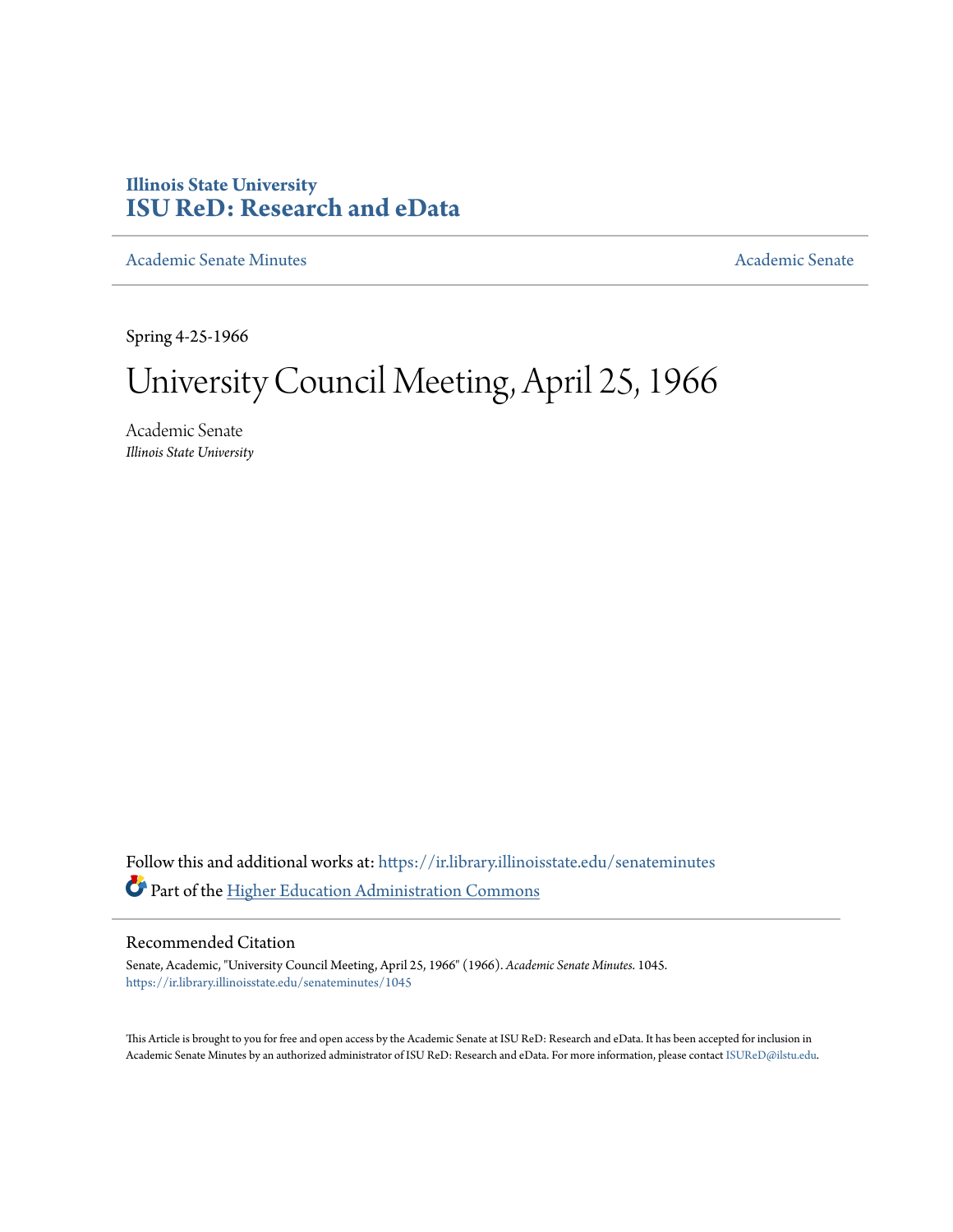# MINUTES OF THE UNIVERSITY COUNCIL (Not approved by the Council)

Date: April 25, 1966

# Members Pre sent

Members Absent

1. Don Prince

- 1 . Ferman Bishop
- 2 . Robert Bone
- 3. Claude Dillinger
- 4. George Drew
- 5 . John Ferrell
- 6. Warren Harden
- 7. Eric Johnson
- 8 . Lewis Legg
	- 9. Warren Perry
- 10 . Mary Rozum
- 11 . Stanley Shuman
- 12 . Eunice Speer
- 13 . David Sweet
- 14. Charles White

# CALL TO ORDER

The meeting of the University Council was reconvened by the chairman, Mr. Harden, at 7:15 p.m. in room 304 of the University Union.

# DISCUSSION OF FACULTY GOVERNMENT STUDY COMMITTEE

The Council reviewed Part II Revisions of the By-Laws of the University Council of Illinois State University as found on pages 7-12 in the "Report by the Faculty Government Study Committee. "

During the review of Article IV, Section 8, Mr. Legg made the motion that at no time shall more than 7 elected members of the Council come from any single academic rank except that any member shall be permitted to serve his full term regardless of his promotion from one academic rank to another. In all elections, the Committee shall effect the above provision by eliminating ineligible candidates according to the number of votes received. In case of a tie, the decision shall be made by lot. Mr. Perry seconded the motion.

The voting was as follows: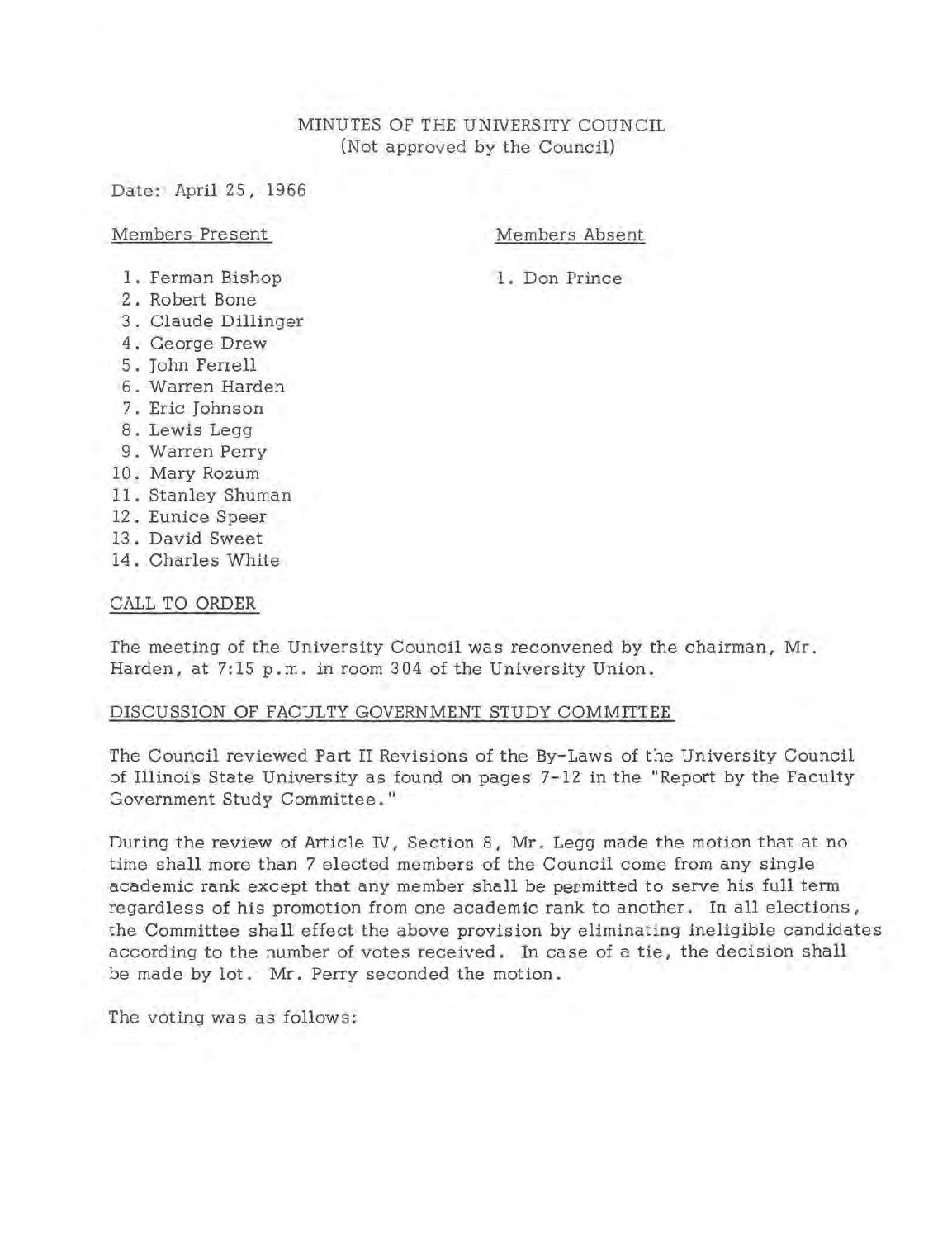# Voting "Yes"

- 1. Speer, Eunice
- 2 . Shuman, Stanley
- 3. Rozum, Mary
- 4 . Perry, Warren
- 5 . Legg, Lewis
- 6. Drew, George

# Voting "No"

1 . White, Charles 2 . Sweet, David 3. Johnson, Eric 4. Harden, Warren 5. Dillinger, Claude 6 . Bone , Robert 7. Bishop, Ferman

The motion was defeated by a vote of 7 to 6.

At the conclusion of the discussion on the By-Laws, Mr. Sweet moved that the University Council submit the revisions of the By-Laws of the University Council of Illinois State University as prepared by the Faculty Government Study Committee and as amended by the University Council to the faculty, with a recommendation that they be adopted. Miss Speer seconded the motion.

The voting was as follows:

#### Voting "Yes"

- 1. White, Charles
- 2 . Sweet, David
- 3. Speer, Eunice
- 4 . Shuman, Stanley
- 5 . Rozum, Mary
- 6 . Perry, Warren
- 7. Legg, Lewis

8. Johnson, Eric 9. Harden, Warren 10. Ferrell, John 11 . Drew, George 12. Dillinger, Claude 13 . Bone, Robert

14 . Bishop, Ferman

The motion carried .

In accordance with the procedure suggested by the Faculty Government Study Committee, the report of the committee including a revised copy of the proposed By-Laws of the University Council of Illinois State University is attached to the minutes.

A special meeting of the faculty will be called by President Bone for Tuesday, May  $3$ , at  $4:00$  p.m. in Capen Auditorium for the purpose of discussing the aforementioned By-Laws . At that time, Dean Dillinger will call the meeting to order and entertain a motion for the faculty to resolve itself into a Committee of the Whole Faculty for the purpose of considering the proposed By-Laws. During the course of the proceedings, Mr. Harden, chairman of the Council, will preside.

# -2-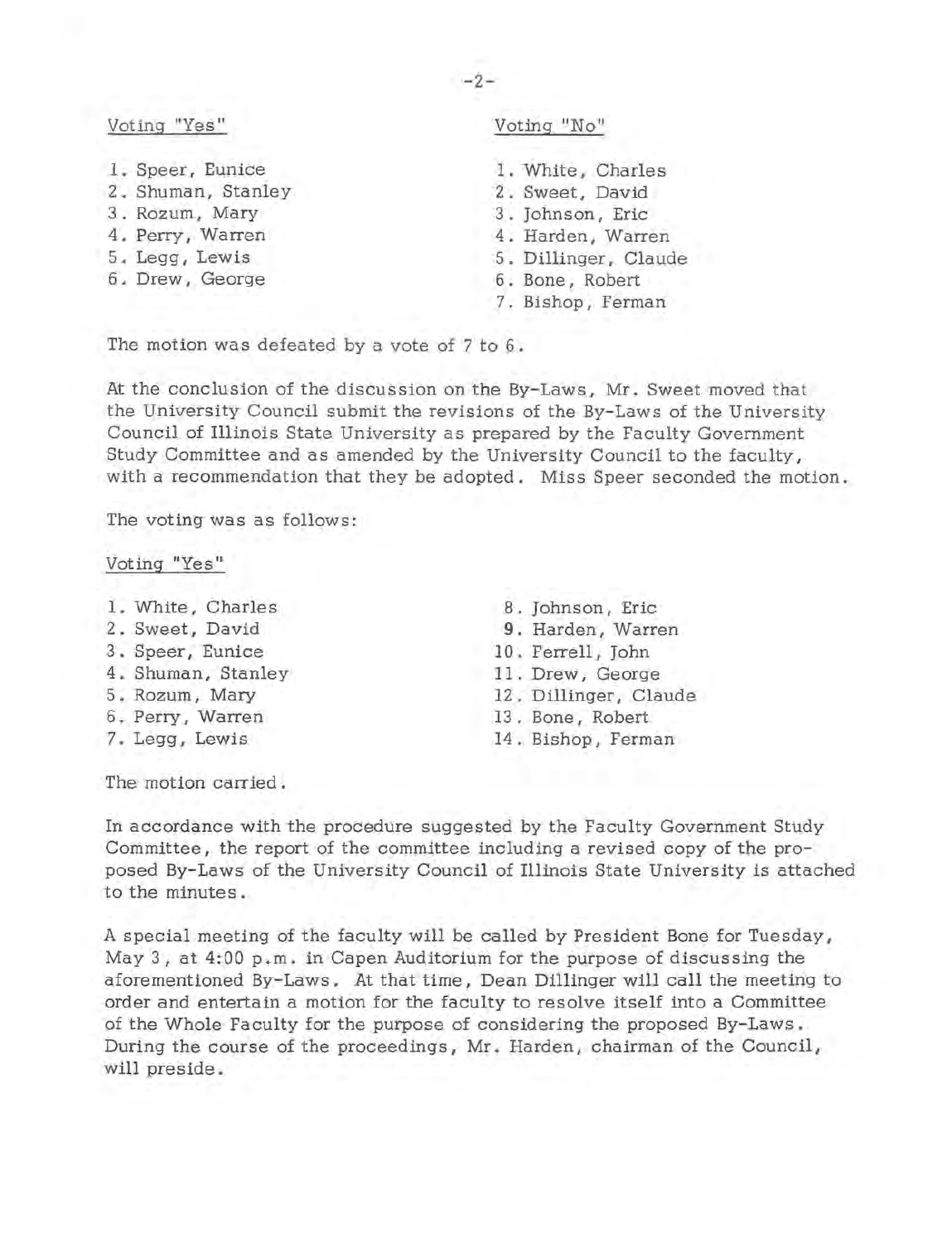The Committee of the Whole Faculty shall report to the faculty at the regular faculty meeting on Tuesday, May 10, at 4:00 p.m. in Capen Auditorium. At that time, the faculty will vote on any amendments to the By-Laws which the Committee of the Whole recommends. The faculty will then vote on the motion to adopt the revised By-Laws.

Dean Dillinger moved that the Council express its appreciation for the splendid job done by the Faculty Government Study Committee. Miss Speer seconded the motion. Motion carried as a result of a voice vote.

# ELECTION OF COMMITTEE FOR SELECTING HEAD OF DEPARTMENT OF ECONOMICS

Since only one member of the proposed Department of Economics has tenure, Mr. Shuman requested that Mr. Harden, Mr. Poe, and Mr. McCamey be able to serve on the committee for selecting a Head of the Department of Economics although the latter two will not obtain tenure until the fall of 1966.

# PROCEDURES FOR SELECTING COLLEGE DEANS AND HEADS OF DEPARTMENTS

Mr. Sweet moved that the procedures used in selecting department heads and in selecting college deans be amended by adding a final statement which says:

"for the present academic year, the above procedures shall be followed except when the President, with the consent of the University Council, directs otherwise."

 $Mr$ . Dillinger seconded the motion. The motion carried by a voice vote.

Dean Dillinger presented revisions for the "Procedures Used in Selecting College Deans." These were accepted by the Council. A copy of this material including present and past revisions will be distributed at a future date.

Copies of the material entitled "Suggested Interpretations of Council Actions Related to Selection of Department Heads and College Deans" were distributed by Dean Dillinger. A copy is attached to the minutes with the revisions suggested by the Council members incorporated.

# ADJOURNMENT

. .

The meeting was adjourned by the chairman at 11:50 p.m.

Respectfully submitted, Warren Harden, Chairman Mary Rozum, Secretary